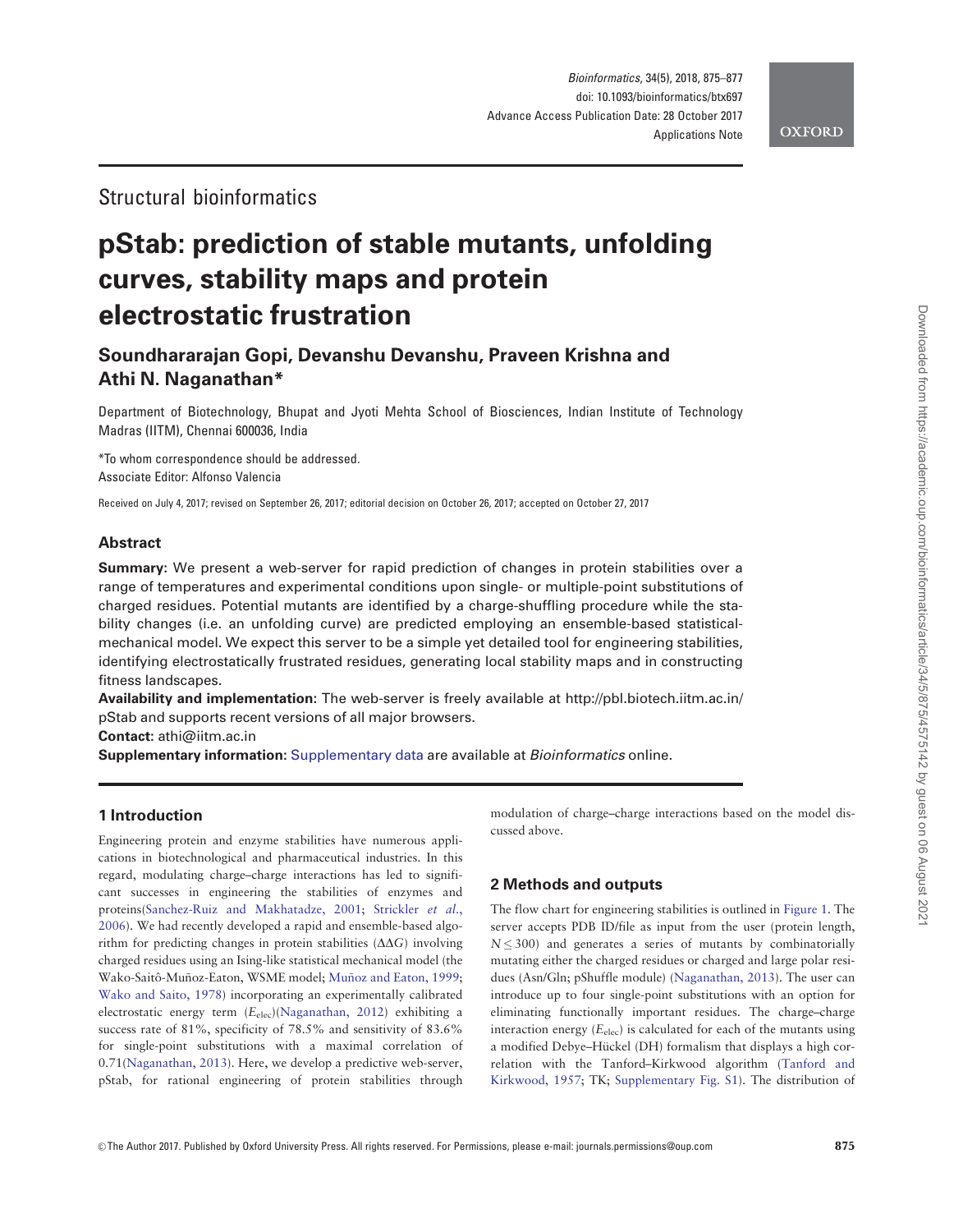

Fig. 1. Schematic diagram describing the workflow and applications of the pStab web-server

 $E_{\text{elec}}$  or  $\Delta E_{\text{elec}}$  (i.e. referenced to the WT) for the numerous mutants is readily obtained with the total time taken dependent on the number of charged residues and the number of allowed mutations (pElec module; see Supplementary Fig. S2 for the time estimates).

The server lists out the top 5000 stable mutants including details on electrostatically frustrated residues and mutational hot-spots; the mutant identities, distribution of  $E_{elec}$  and figures can then be directly downloaded. Following this step, the user is given an option for estimating the free-energy changes associated with mutation (i.e. an unfolding curve) for  $N \le 150$ . The specified melting temperature of the WT protein (default is 333 K) is reproduced using the WSME model from an ensemble of  $2^N$  states where N is the number of residues in the protein. The unfolding curves or mean folding probabilities (estimated from the derivatives of partition functions) and residue level local stabilities (calculated by lumping together partial partition functions; see Supplementary Material) are then predicted as a function of temperature for select mutants or the top 10 stable mutants employing identical parameters to that of the WT (Thermodynamics module). While predicting the unfolding curves, the user can also choose between different options for the magnitude of entropic costs. For predicting the unfolding curves of the WT and 10 mutants, it takes  $\sim$ 40 min for a 150 residue protein while taking just  $\sim$ 10 min for a 100 residue protein (Supplementary Fig. S2). Note that this time period is quite short compared to the time taken for predicting even a single unfolding curve from coarse-grained (several days) and all-atom MD simulations (several months). Case studies involving mutations of ubiquitin and the residue-level stability map of a thermosensor protein are presented in Supplementary Figures S3 and S4, respectively.

### 3 Novelty and applications

pStab stands out from the current crop of servers (Guerois et al., 2002; Huang et al., 2007; Worth et al., 2011) in four aspects. First, it employs a simplified DH formalism that performs as well as the computationally intensive TK algorithm. It therefore provides a rapid quantitative look at the degree of electrostatic frustration together with the identity and distribution of mutational hot spots on the protein surface. Second, it does not rely on machine learning algorithms or multi-parameter energy functions. pStab resorts to a first-principles method based on equilibrium thermodynamics that is rigorously validated against different datasets and is therefore devoid of artifacts from the use of multiple correlated parameters, over-fitting or choice of feature sets. Third, the rapidity of the method allows one to construct fitness landscapes based on the distribution of electrostatic interaction energy alone for a very large number of mutants. Last, most web-servers employ a single model structure and predict the impact of mutations employing electrostatic interaction energy as a proxy and at a single temperature. In our case, we employ a large ensemble of states (up to  $2^N$  microstates) and predict not only the free-energy change at one temperature but also across a range of temperatures thus simulating an entire unfolding curve.

#### Acknowledgements

We thank the P. G. Senapathy Center for Computing Resource at the Indian Institute of Technology Madras for the high-performance computational facilities. A. N. N. is a Wellcome Trust/DBT Indian Alliance Intermediate Fellow.

#### Funding

Grant No. YSS/2014/000011 from the Department of Science and Technology, Government of India to ANN.

Conflict of Interest: none declared.

#### References

- Guerois,R. et al. (2002) Predicting changes in the stability of proteins and protein complexes: a study of more than 1000 mutations. J. Mol. Biol., 320, 369–387.
- Huang,L.T. et al. (2007) iPTREE-STAB: interpretable decision tree based method for predicting protein stability changes upon mutations. Bioinformatics, 23, 1292–1293.